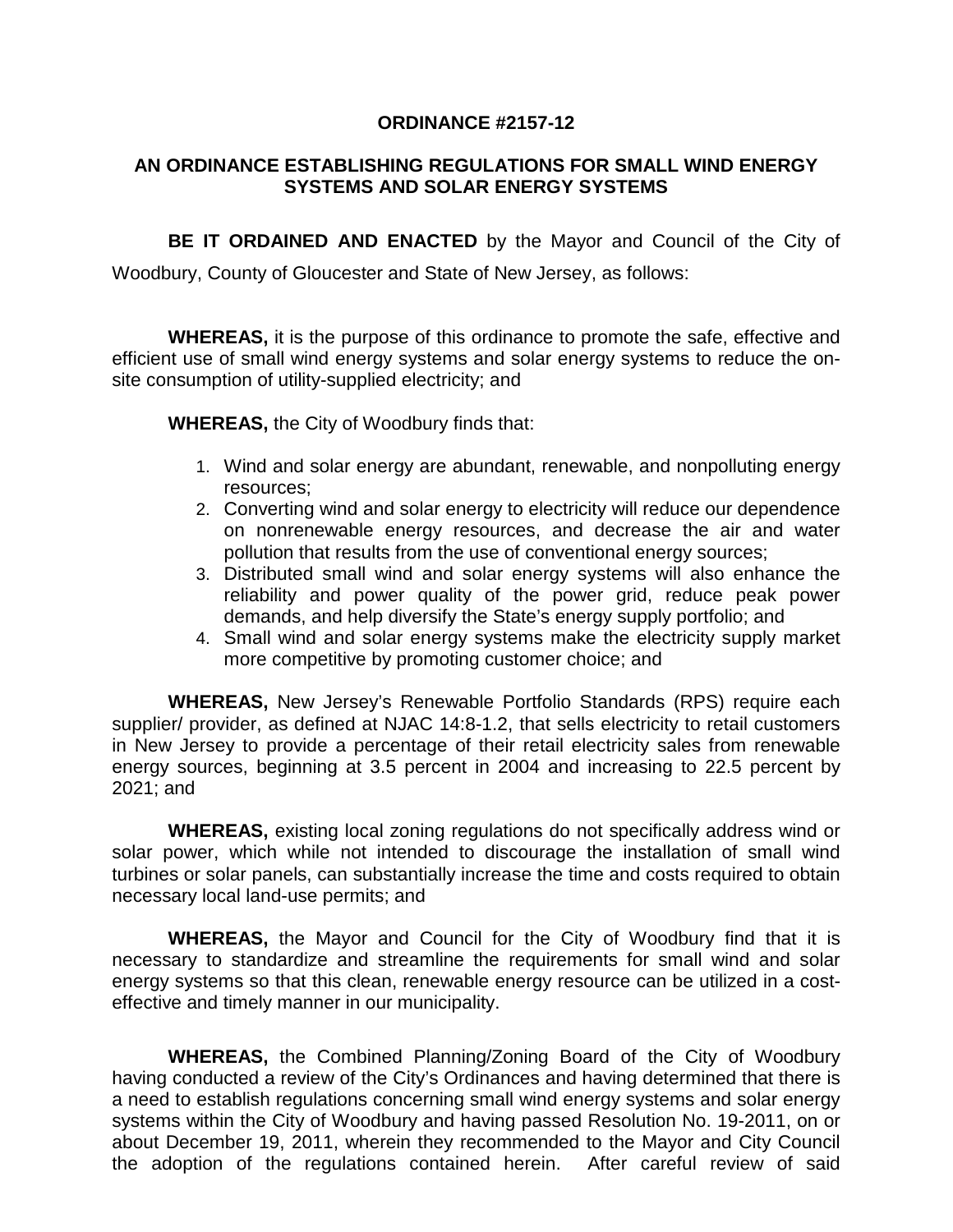recommended ordinance changes and after consultation with the City's professionals, the Mayor and City Council have determined that the regulations recommended by the Planning/Zoning Board should be made to the City's current Ordinances.

**NOW, THEREFORE, BE IT RESOLVED** by the Mayor and Council of the City of Woodbury that the following regulations be adopted:

# **Section 1. Title**

This ordinance may be referred to as the Small Wind Energy System and Solar Energy System Ordinance.

# **Section 2. Authority**

This ordinance is adopted pursuant to City of Woodbury authority.

### **Section 3. Purpose**

- 1. The primary purpose of a wind or solar energy system will be to provide power for the principal use of the property whereon said system is to be located and shall not be for the generation of power for commercial purposes, although this provision shall not be interpreted to prohibit the sale of excess power generated from time to time from a wind or solar energy system designed to meet the energy needs of the principal use. For the purposes of this subsection, the sale of excess power shall be limited so that in no event an energy system is generating more energy for sale than what is otherwise necessary to power the principal use on the property.
- 2. Wind and solar energy systems shall only be permitted as an accessory use on the same lot or on an adjacent lot owned by the same owner as the principal use. All energy systems require approval from the Zoning Officer and Construction Office prior to installation. Applications for an energy system shall include information demonstrating compliance with the provisions of this subsection. In the event that the Zoning Officer or Construction Office does not believe the provisions of this subsection will be satisfied, an applicant may request a variance which may also be subject to minor site plan approval.
- 3. Applicability of section. This section shall apply to systems intended for the provision of the electrical or mechanical power needs of the owner/operator of the system; also, such a system shall be for one main building and its accessory buildings only. For systems intended for uses other than the ones stated, Planning/Zoning Board approval shall be required. Said approval shall cover the location of the system (shown on a survey of the property).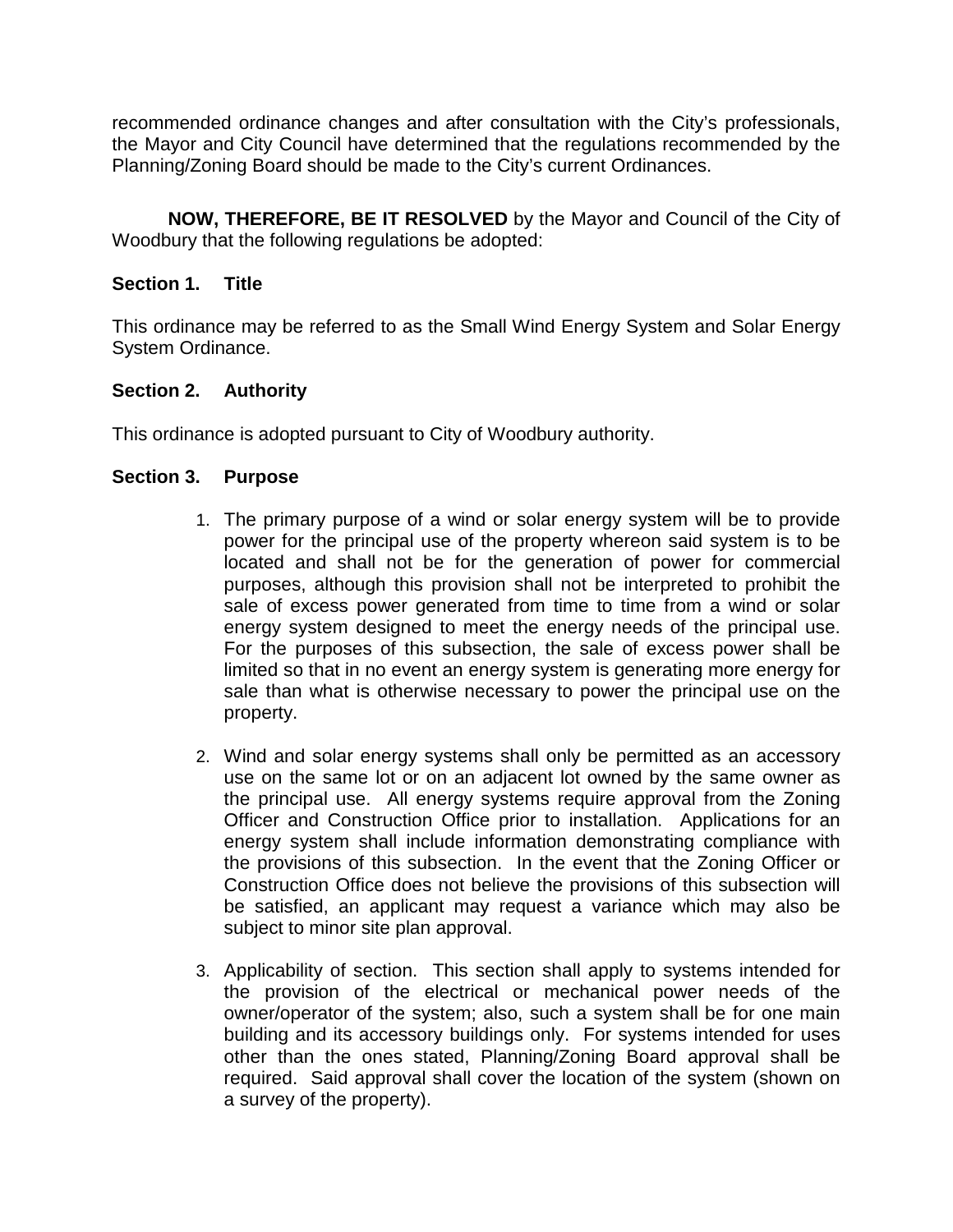# **Section 4. Definitions**

In this ordinance:

- 1. "Administrator" means the City of Woodbury Zoning Officer.
- 2. "Board" means the City of Woodbury Combined Planning/Zoning Board or other Authority Having Jurisdiction.
- 3. "Meteorological tower" or "met tower" means a structure designed to support the gathering of wind energy resource data, and includes the tower, base plate, anchors, guy cables and hardware, anemometers (wind speed indicators), wind direction vanes, booms to hold equipment anemometers and vanes, data logger, instrument wiring, and any telemetry devices that are used to monitor or transmit wind speed and wind flow characteristics over a period of time for either instantaneous wind information or to characterize the wind resource at a given location.
- 4. "Owner" shall mean the individual or entity that intends to own and operate the small wind energy system in accordance with this ordinance.
- 5. "Rotor diameter" means the cross sectional dimension of the circle swept by the rotating blades of a wind-powered energy generator.
- 6. "Small wind energy system" means a wind energy system, as defined in this section, that
	- a. is used to generate electricity; and
	- b. has a nameplate capacity of 100 kilowatts or less.
- 7. "Total height" means, in relation to a wind energy system, the vertical distance from the ground to the tip of a wind generator blade when the tip is at its highest point.
- 8. "Tower" means a monopole, freestanding, or guyed structure that supports a wind generator.
- 9. "Wind energy system" means a wind generator and all associated equipment, including any base, blade, foundation, nacelle, rotor, tower transformer, vane, wire, inverter, batteries or other component necessary to fully utilize the wind generator.
- 10. "Generator" means equipment that converts energy from the wind and solar into electricity. This term includes all associated mechanical and electrical conversion components necessary to generate, store and/or transfer energy.
- 11. "Solar energy system" means a solar generator and all associated equipment, including any base, foundation, structural support, wire, batteries or other components necessary to fully utilize the solar generator.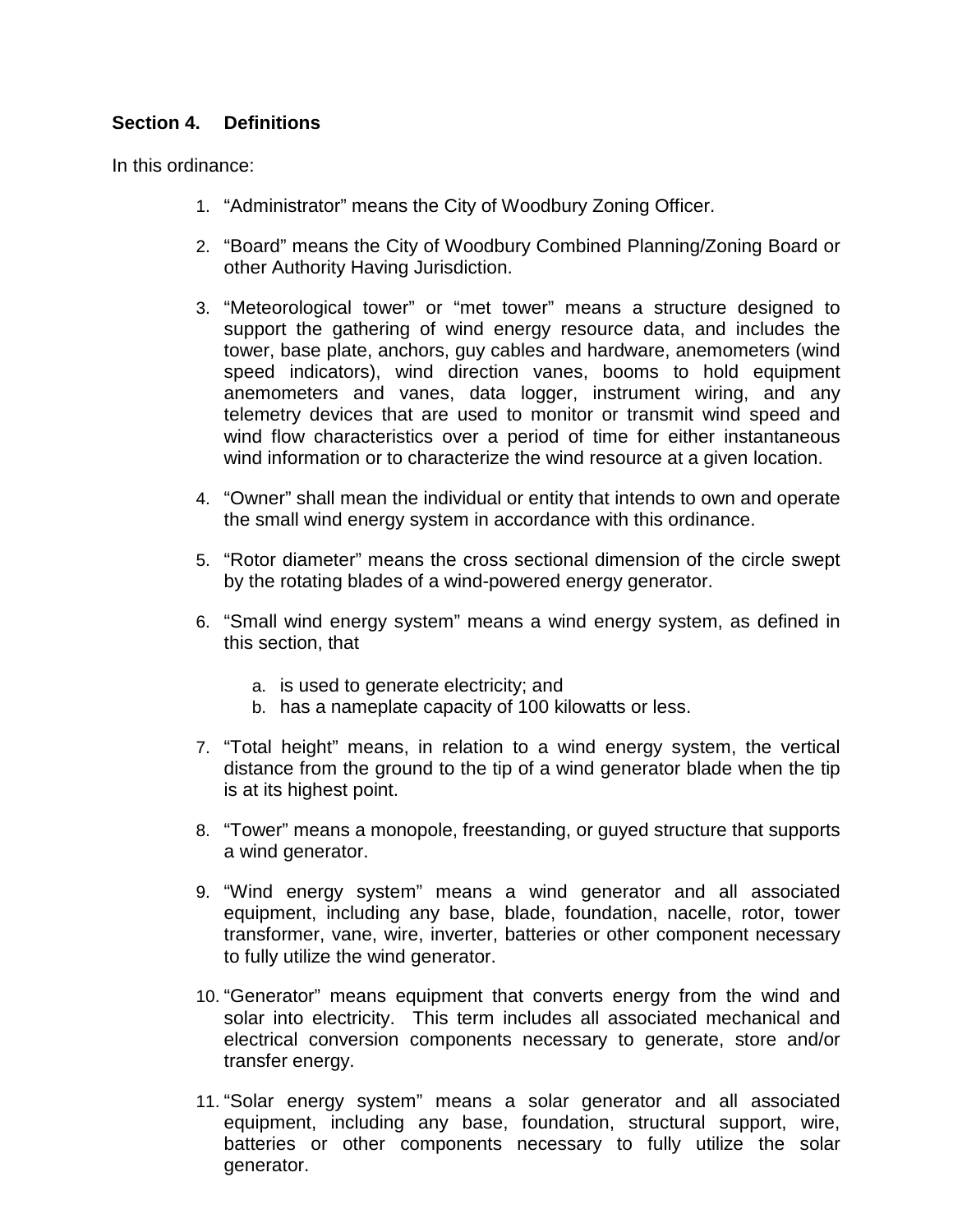12. "Front Yard" means the area equal to the minimum required front yard setback for the zone or actual principal building setback, whichever is greater.

## **Section 5. Standards**

- 1. A small wind energy system shall be a permitted use in all zones, as an "accessory structure", subject to the following requirements:
	- a. Minimum lot size. One-half (1/2) acre, provided the lot size conforms to the height requirements below.
	- b. Minimum setbacks. For lots between one-half (1/2) acre and three acres, wind turbines shall be set back from all property lines a distance equal to 10% of the height of the structure including the blades. For lots larger than three acres, wind turbines shall be set back from all property lines a distance equal to 100% of the height of the structure including the blades. No portion of the wind generator shall extend beyond any overhead utility lines, unless written permission is granted by the utility that owns and/or controls the lines.
	- c. Minimum distance to onsite structures. Wind turbines shall be set a minimum distance equal to 50% of the height of the structure from other onsite structures.
	- d. Wind turbines shall not be permitted in any front yard.
	- e. Maximum height. Freestanding wind turbines shall not exceed a height of 50 feet on one-half (1/2) acre – one (1) acre lots and 80 feet on lots between one acre and three acres. On lots of three acres or more, a maximum height of 150 feet is permitted. The maximum height shall include the height of the blades at its highest point.
	- f. No more than one wind turbine shall be permitted per property.
	- g. Wind turbines shall not be permitted as a rooftop installation.
	- h. Wind turbines on residential properties shall have a nameplate capacity of 100 kilowatts or less.
	- i. Noise. All wind energy systems shall comply with the following:
		- (i) Between any use or zone, sound levels of the wind energy system shall not exceed 55 dBA at a common property line or 55 dBA to the closest occupied structure, whichever is most restrictive.
		- (ii) These levels may be exceeded during short-term events such as utility outages and/or severe windstorms.
		- (iii) Wind turbines shall be designed with an automatic brake or other similar device to prevent overspeeding and excessive pressure on the tower structure.
	- j. Wind energy systems shall not be artificially lighted, except to the extent required by the FAA or other applicable authority.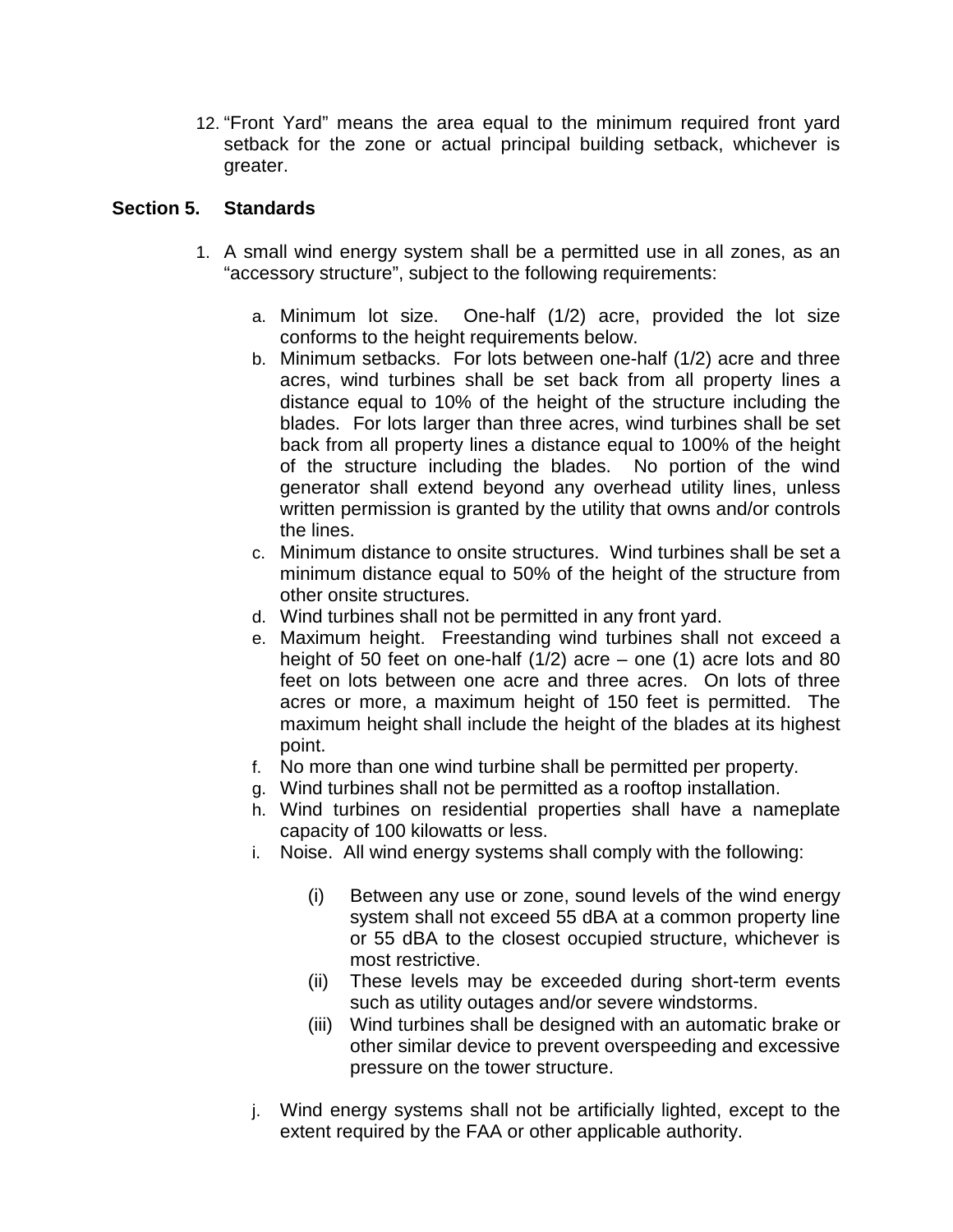- k. All ground-mounted electrical and control equipment shall be labeled and secured to prevent unauthorized access.
- l. The tower shall be designed and installed so as not to provide step bolts, a ladder, or other publicly accessible means of climbing the tower for a minimum height of twelve feet above the ground.
- m. All moving parts of the wind energy system shall be a minimum of 15 feet above ground level.
- n. The blades on the wind energy system shall be constructed of a corrosive-resistant material.
- o. All guy wires or any part of the wind energy system shall be located on the same lot as the energy system.
- p. Appearance, Color, and Finish. The wind generator and the tower shall remain painted or finished in the color or finish that was originally applied by the manufacturer, unless a different color or finish is approved by the Administrator.
- 2. Solar energy systems.
	- a. Solar panels shall be permitted as a rooftop installation in any zoning district. The solar panels shall not exceed a height of eight inches from the rooftop. In no event shall the placement of the solar panels result in a total height including building and panels than what is permitted in the zoning district which they are located for the principal building.
	- b. Solar panels shall be permitted as ground arrays in accordance with the following:
		- (i) All ground arrays shall be set back a distance of 20 feet from all property lines in a residential zoning district or in conformance with the bulk standards for accessory structures in commercial districts as provided herein.
		- (ii) Ground arrays shall not be permitted in a front yard.
		- (iii) Ground arrays shall be located so that any glare is directed away from an adjoining property.
		- (iv) Ground arrays shall not exceed a height of 10 feet.
- 3. Wind and solar energy systems shall not be used for displaying any advertising except for reasonable identification of the manufacturer or operator of the system. In no case shall any identification be visible from a property line.
- 4. The design of wind or solar energy systems shall, to the extent reasonably possible, use materials, colors, textures, screening and landscaping that will blend into the natural setting and existing environment.
- 5. All applications for a wind or solar energy system shall conform to any landscaping requirements of the City of Woodbury Ordinances. Any trees and/or shrubs to be removed to accommodate the installation of a wind or solar energy system shall be accompanied by a plan demonstrating the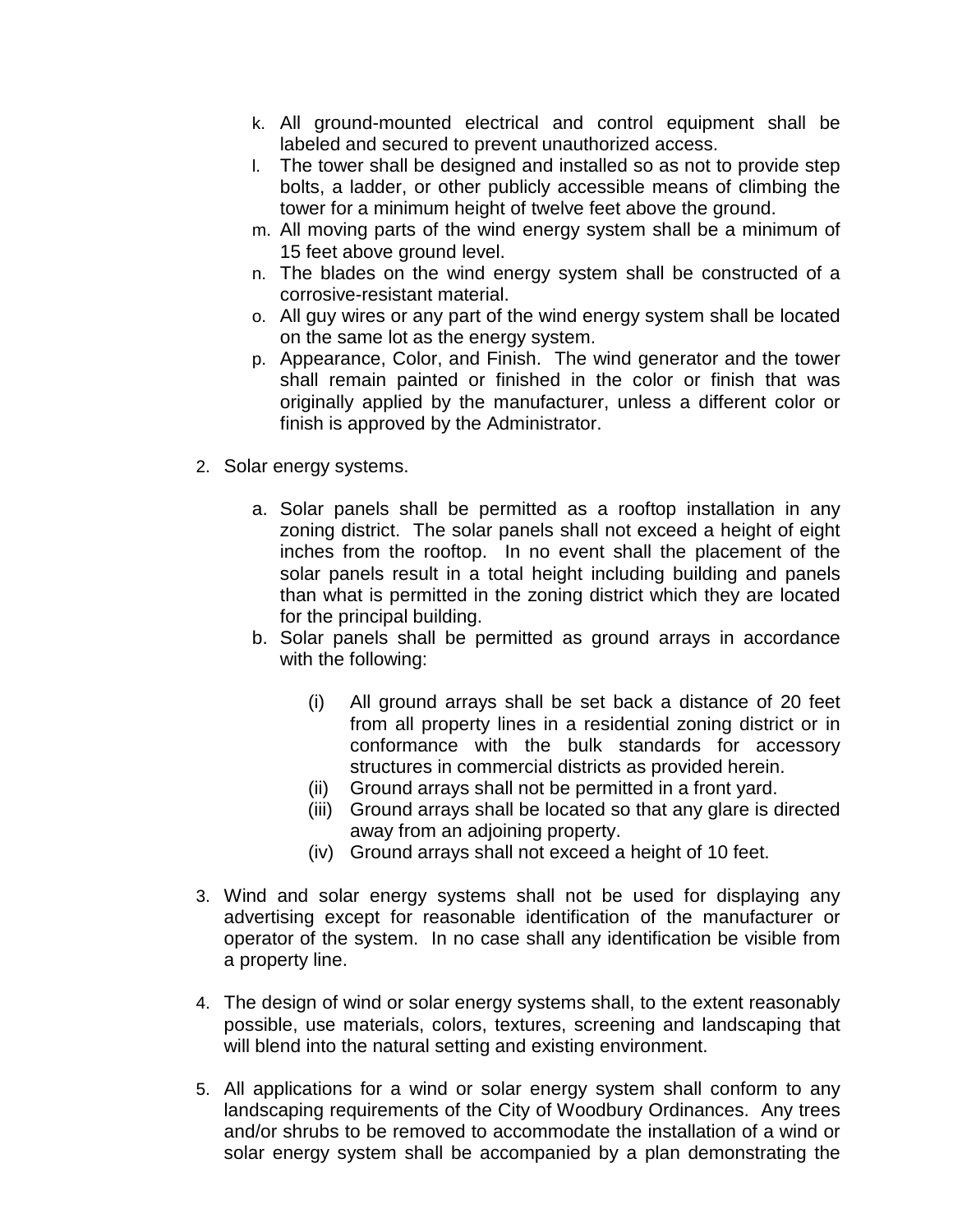need to remove the trees and replacement of the trees. An applicant shall locate a wind or solar energy system so that tree removal is not required to the extent practical.

- 6. The installation of a wind or solar energy system shall conform to the National Electric Code as adopted by the NJ Department of Community Affairs.
- 7. The installation of a wind or solar energy system is subject to all utility provider (for that area) requirements for interconnection.
- 8. Signs. There shall be no signs that are visible from any public road posted on a small wind generator system, solar system or any associated building, except for the manufacturers or installer's identification, appropriate warning signs, or owner identification.
- 9. Utility notifications and interconnection. Small wind energy and solar systems that connect to the electric utility shall comply with the New Jersey's Net Metering and Interconnection Standards for Class I Renewable Energy Systems at NJAC 14:4-9.
- 10. Met Towers. A met tower shall be permitted under the same standards, permit requirements, restoration requirements and permit procedures as a small wind energy system.
- 11. Additional Standards for the regulation of small wind energy systems.
	- a. Construction. Tower construction shall be in accordance with the appropriate sections of the Basic Building Code as adopted by the State of New Jersey, and any future amendments and/or revisions to same. Small wind energy systems shall also be built to comply with all applicable Federal Aviation Administration requirements including 14 C.F.R. part 77, sub-part B regarding installations close to airports and all applicable airport zoning regulations.
	- b. Electromagnetic interference (EMI). Wind energy conversion system generators and alternators shall be filtered and/or shielded so as to prevent the emission of radio frequency energy which would cause any harmful interference with radio, television broadcasting or reception, telephone and/or wireless telecommunications and shall comply with the provisions of Section 47 of the Federal Code of Regulations, Part 15 and subsequent revisions governing said emissions.
	- c. The structural design shall be signed and sealed by a professional engineer, registered in the State of New Jersey, certifying that the structural design complies with all of the standards set forth for safety and stability in all applicable codes then in effect in the State of New Jersey and all sections referred to hereinabove. The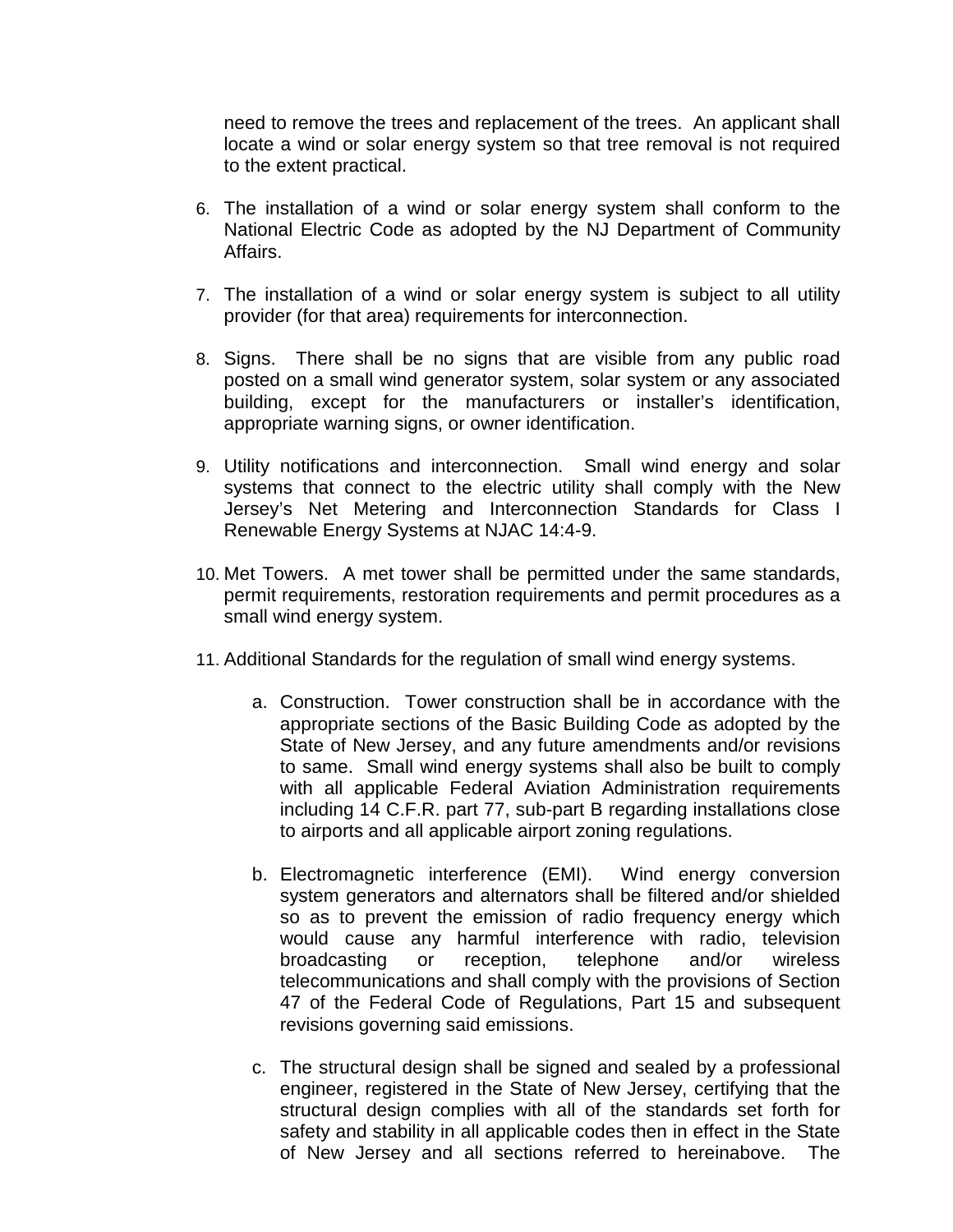support tower shall be designed to survive a wind of 120 mph with a three second, 140 mph gust.

The design calculations shall include a soil boring at the tower location and a soils analysis. If the soils of the site are not satisfactory for the intended construction, the plans shall be designed to eliminate or overcome the poor soils conditions.

- d. Labeling requirements. A minimum of one sign shall be posted near ground level on the tower structure warning of high voltage. In addition, the following information shall be posted on a label or labels on the generator or alternator of the small wind energy system:
	- (i) The maximum power output of the system and the wind speed at which it is achieved.
	- (ii) Nominal voltage and maximum current.
	- (iii) Manufacturer's name and address, serial number and model number.
	- (iv) Maximum survival wind speed and the emergency and normal shutdown procedures.
- e. Utility company notification. The utility company for the area in question shall be notified in writing of any proposed interface with that company's grid prior to installing such interface and shall conform to any legislated requirements governing installations of wind energy conversion systems so as to comply with the Utility Tariff specifications.
- f. Safety. The wind energy conversion system manufacturers shall document that the wind energy conversion system model has operated safely in atmospheric conditions for a period of not less than three months and has provided energy not less than the equivalent of 25% of its predicted annual energy output under a twelve-mile-per-hour annual wind regime.

### **Section 6. Historic District.**

- 1. No solar panel shall be constructed or installed within the City of Woodbury's designated Historic District so as to be visible in any way from the street or the frontage of the property and shall be required to obtain a certificate of appropriateness.
- 2. Small wind energy systems are not permitted in the Historic District.
- 3. Installation of solar energy systems shall be in a manner that is reversible and non-damaging to the character of the structure and shall not be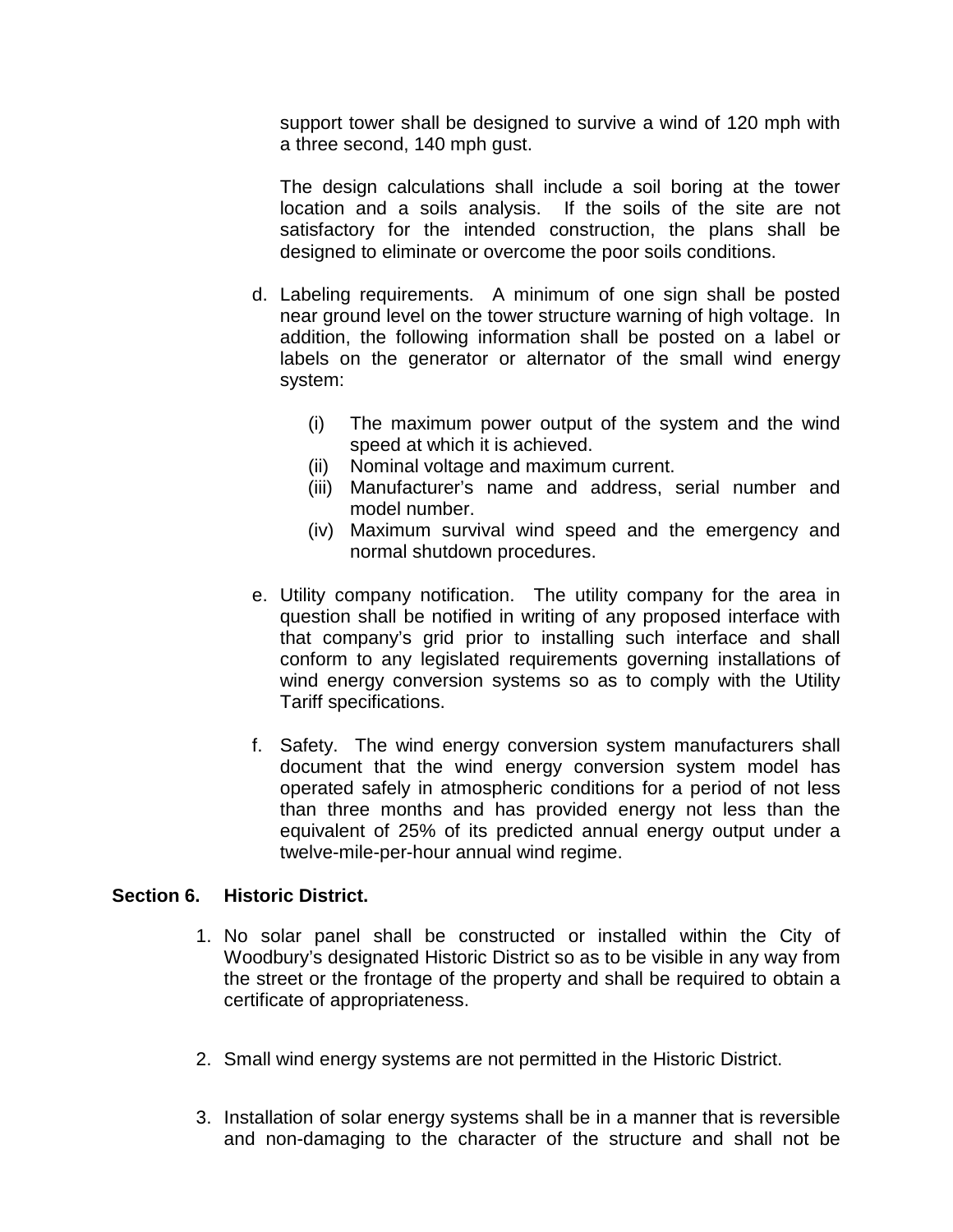placed on character defining features or rooflines of the primary elevation and shall be set back on flat roofs.

4. Solar panels are recommended to be placed on secondary structures first before placing on primary structures.

## **Section 7. Miscellaneous.**

- 1. All electric lines/utility wires shall be buried under ground.
- 2. Any mechanical equipment associated with and necessary for operation, including a building for batteries and storage cells, shall be enclosed with a six-foot high fence. The supporting tower shall also be enclosed with a six-foot high fence unless the base of the tower is not climbable for a distance of 12 feet.
- 3. When a building is necessary for storage cells or related mechanical equipment, the building may not exceed 140 square feet in area nor eight feet in height and must be located at least the number of feet equal to the height of the tower from any property line.

# **Section 8. Abandonment**

- 1. A small wind energy system or ground array(s) solar energy system that is out-of-service for a continuous 12-month period will be deemed to have been abandoned.
- 2. The Administrator may issue a Notice of Abandonment to the Owner of a small wind energy or ground array solar energy system that is deemed to have been abandoned. The notice shall be sent return receipt requested.
- 3. The Owner shall have the right to respond to the Notice of Abandonment within 30 days from Notice Receipt date.
- 4. If the Owner provides information that demonstrates the small wind energy or ground array solar energy system has not been abandoned, the Administrator shall withdraw the Notice of Abandonment and notify the Owner that the Notice has been withdrawn.
- 5. If the Administrator determines that the small wind energy or ground array solar energy system has been abandoned, the Owner of the energy system shall remove the facility in its entirety at the Owner's sole expense within three months after the Owner received the Notice of Abandonment.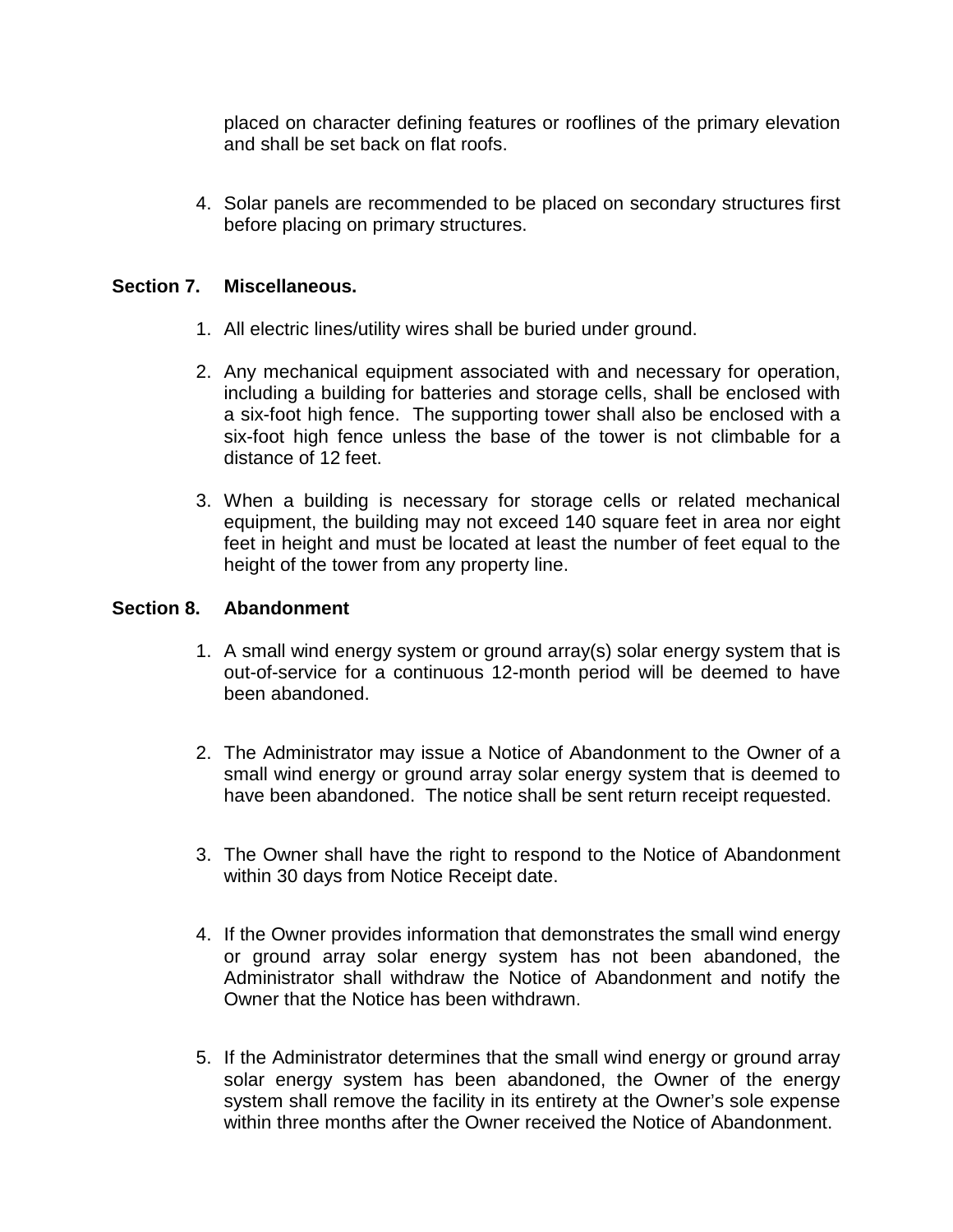6. When an Owner of a wind or solar energy system has been notified to remove same and has not done so three months after receiving said notice, then the Administrator may remove such system and place a lien upon the property for the cost of the removal. If removed by the Owner, a demolition permit shall be obtained and the facility shall be removed. Upon removal, the site shall be cleaned, restored and revegetated to blend with the existing surrounding vegetation at the time of abandonment.

# **Section 9. Permit Requirements**

- 1. Permit. A zoning permit shall be required for the installation of a small wind energy and/or solar energy system.
- 2. Documents: The zoning permit application shall be accompanied by a plot plan which includes the following:
	- a. Property lines and physical dimensions of the property;
	- b. Location, dimension, and types of existing major structures on the property;
	- c. Location, dimension, and type of the proposed energy system;
	- d. The right-of-way of any public road that is contiguous with the property;
	- e. Any overhead utility lines; and
	- f. Small wind energy system specification, including manufacturer and model, rotor diameter, tower height, tower type (freestanding or guyed).
- 3. Fees. The application for a zoning permit for a small wind energy and/or solar energy system must be accompanied by the fee required.
- 4. Expiration. A permit issued pursuant to this ordinance shall expire if:
	- a. The energy system is not installed and functioning within 24 months from the date the permit is issued; or
	- b. The energy system is out of service or otherwise unused for a continuous 12-month period.

### **Section 10. Zoning Permit Procedure**

- 1. An Owner shall submit an application to the Administrator for a zoning permit for a small wind energy and/or solar energy system.
- 2. The Administrator shall issue a permit or deny the application within one month as consistent with Municipal Land Use Law of the date on which the application is received.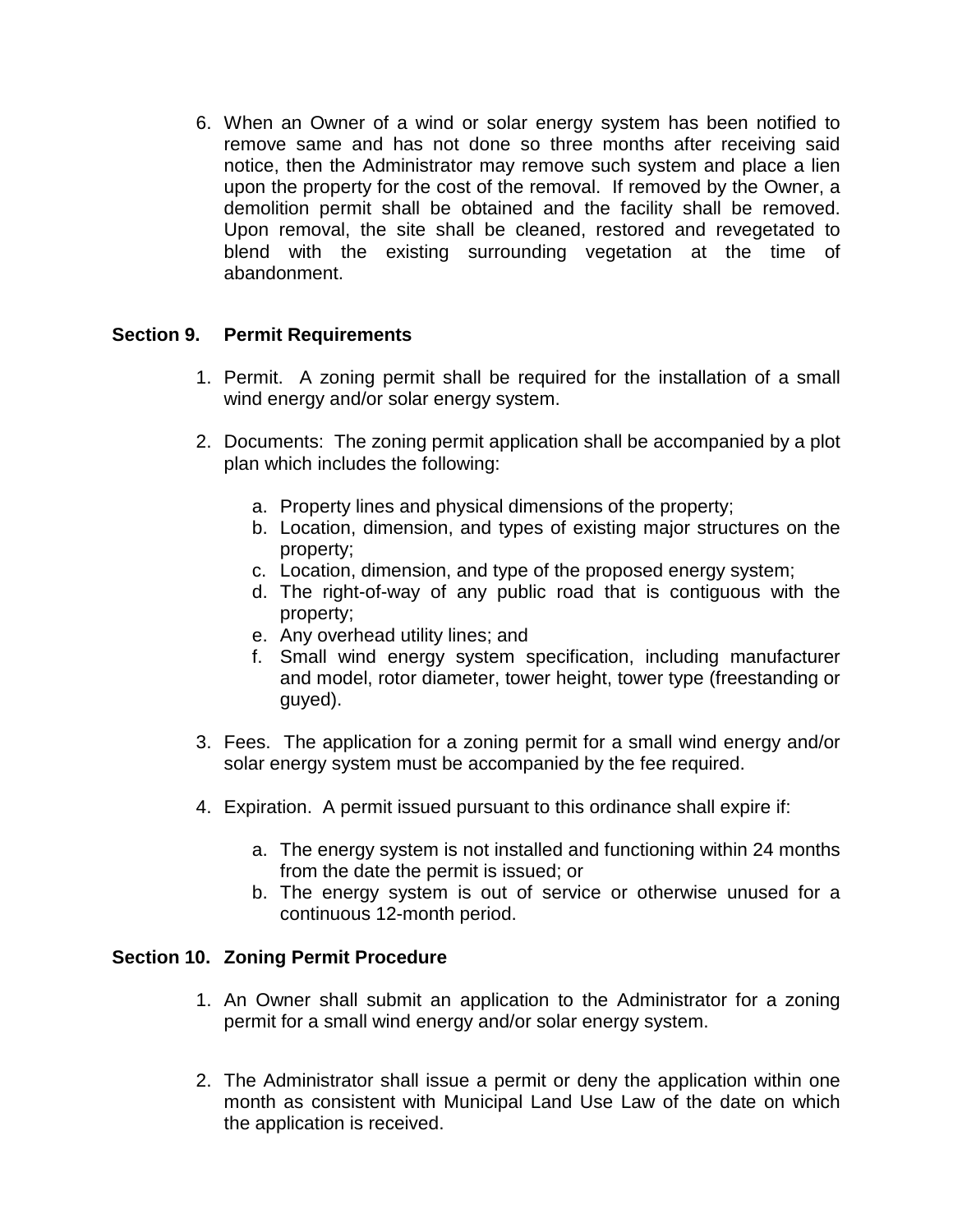- 3. If the application is approved, the Administrator will return one signed copy of the application with the zoning permit and retain the other copy with the application.
- 4. If the application is rejected, the Administrator will notify the applicant in writing and provide a written statement of the reason why the application was rejected. The applicant may appeal the Administrator's decision to the **City of Woodbury Combined Planning/Zoning Board.** The applicant may reapply if the deficiencies specified by the Administrator are resolved.

### **Section 11. Violations**

- 1. It is unlawful for any person to construct, install, or operate a small wind and/or solar energy system that is not in compliance with this ordinance.
- 2. Small wind and/or solar energy systems installed prior to the adoption of this ordinance are exempt from the requirements of this ordinance, except for the provisions regarding abandonment.

# **Section 12. Administration and Enforcement**

- 1. This ordinance shall be administered by the Administrator or other official as designated.
- 2. The Administrator may enter any property for which a permit has been issued under this ordinance to conduct an inspection to determine whether the conditions stated in the permit have been met.
- 3. The Administrator may issue orders to abate any violation of this ordinance.
- 4. The Administrator may issue a citation for any violation of this ordinance.
- 5. The Administrator may refer any violation of this ordinance to legal counsel for enforcement.

### **Section 13. Penalties**

- 1. Any person who fails to comply with any provision of this ordinance shall be subject to enforcement and penalties as stipulated in chapter and section of the appropriate zoning code.
- 2. Nothing in this section shall be construed to prevent the Mayor and Council of the City of Woodbury from using any other lawful means to enforce this ordinance.